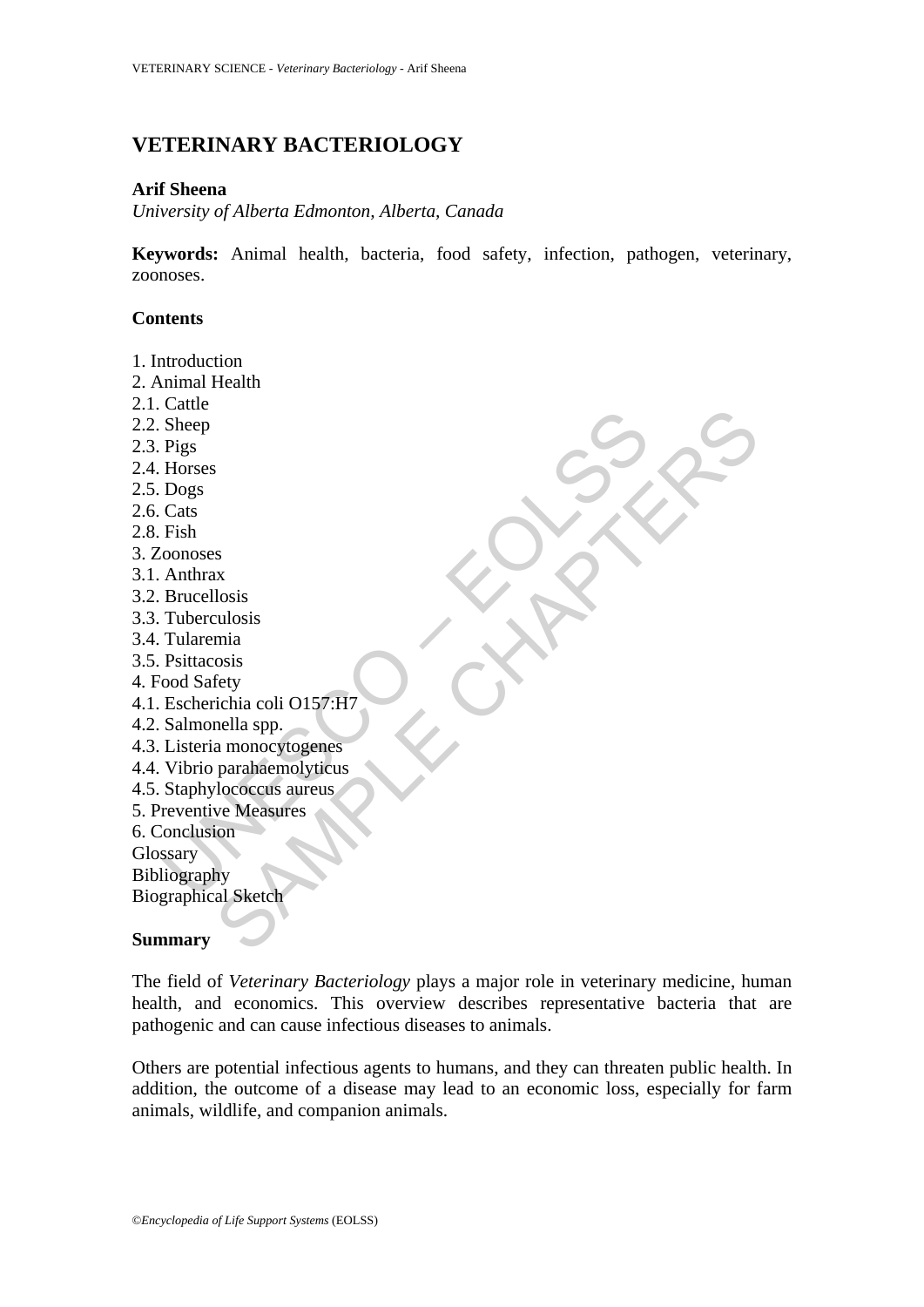# **1. Introduction**

Several major groups of bacteria are considered very significant in animal health and welfare. Some of these bacteria are very pathogenic, their severe pathogenicity cause different kinds and levels of infections to livestock, pets and wildlife.

Generally, bacteria are classified according to *Bergey's Manual* into different groups. The classification is based on the specific characteristic features and uniqueness of the bacteria.

In veterinary bacteriology, it is very important to identify the nature of the bacteria that cause the infection in animals. There is a broad range of laboratory protocols, methods, and techniques that facilitate the microbiological analysis. Specimens should be obtained from infected animals. Consequently, the appropriate laboratory analysis will lead to the identification of the unknown bacteria that are the causative agent(s) for the infection.

ined from infected animals. Consequently, the appropriate labor<br>to the identification of the unknown bacteria that are the causati<br>ction.<br>cimens for laboratory diagnosis include samples like blood,<br>en, nasal discharge, wou rom infected animals. Consequently, the appropriate laboratory analysis identification of the unknown bacteria that are the eausative agent(s) for for laboratory diagnosis include samples like blood, urine, feces, n al dis Specimens for laboratory diagnosis include samples like blood, urine, feces, milk, semen, nasal discharge, wound or abscess swabs, aborted fetus, biopsy specimens and necropsy specimens. Samples for necropsy involve liver, kidney, brain, lymph nodes, spleen, lung, and even intestines. The laboratory methods and techniques start with a good sampling procedure, collection, and transportation of samples to the bacteriology laboratory. In most cases, it is essential to start with a direct microscopic examination for the sample. However, pure culture technique is a must.

In most of the laboratory investigations, *Grams Staining* is the first step to be considered. In this respect, the bacteria can be classified either gram-positive "purple color" or gram- negative "pink color". In certain cases, there is weak or no reaction with gram staining due to the lack of cell wall, as in mycoplasma. The results from gram staining will help to select further tests to identify the pathogen.

Pure culture techniques are very important and they are required to perform different tests. In pure culture, it is possible to obtain a single type of bacterial colony. This will facilitate the identification of the unknown microorganism. Some bacteria such as chlamydia and spirochaetes will not grow in laboratory media, but they require tissue cultures or laboratory animals to propagate their numbers.

The use of biochemical tests in bacterial identification is very helpful, and it is an important segment in the diagnostic laboratory. Biochemical tests involve carbohydrate, amino acid, and lipid metabolisms. In addition, these tests depend on the presence or absence of specific bacterial enzymes.

Oxygen requirements for bacterial growth vary according to the type of bacteria. Therefore, bacteria can be classified either aerobic as *Bacillus anthracis*, or facultative anaerobic as *Escherichia coli*, or anaerobic as *Clostridium tetani*, or microaerophilic as *Mycobacterium bovis*.

There are numerous immunological tests that are normally used in bacterial diagnostic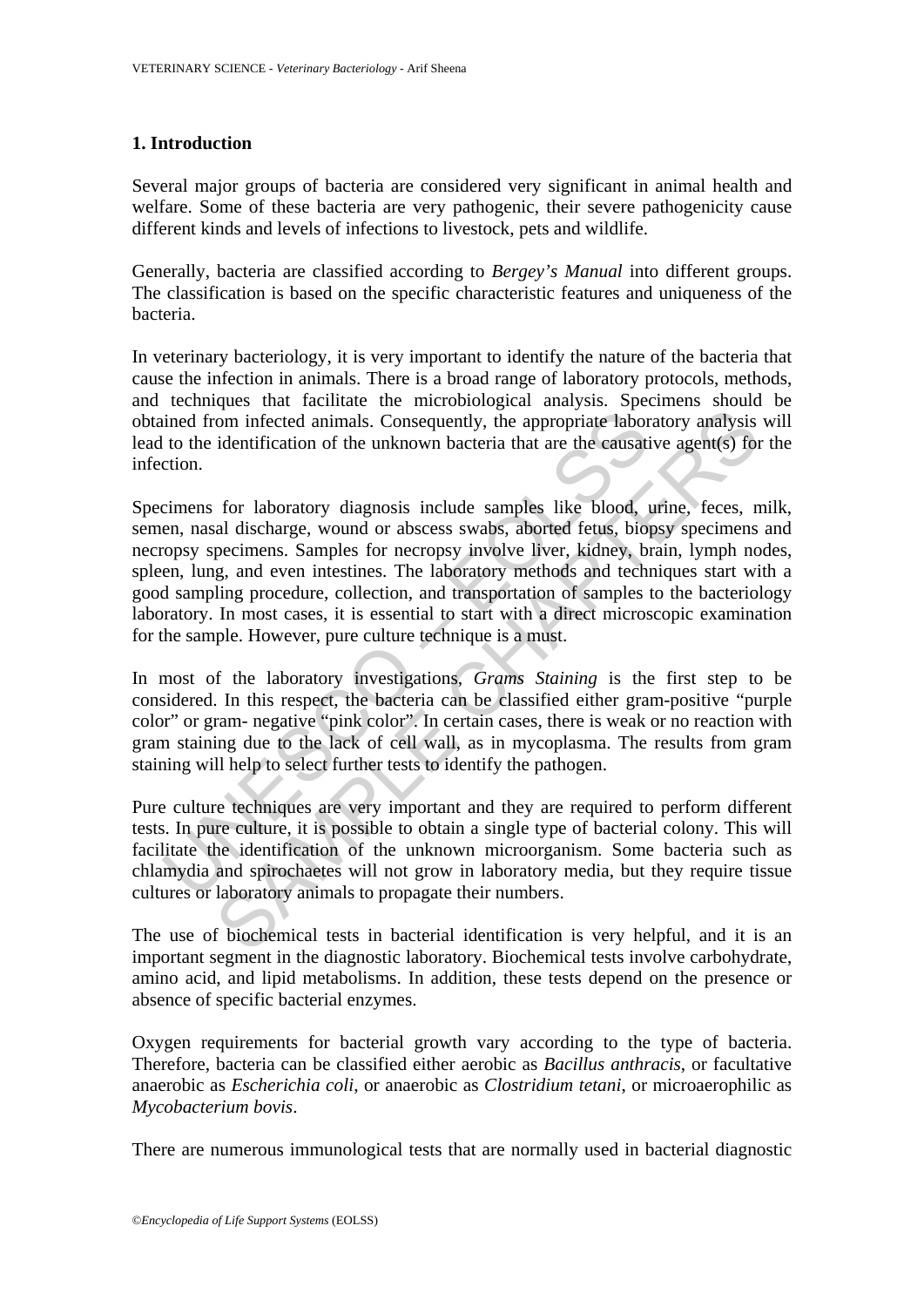laboratory. The tests are based on antibody-antigen reactions such as precipitation, agglutination, complement fixation and toxin neutralization. Other examples are fluorescent antibody techniques, and enzyme immuno-sorbent assay (ELISA). There are other valuable methods which assist in the identification and/or classification of bacteria; DNA base composition, polymerase chain reaction (PCR), and fatty acid profiles.

# **2. Animal Health**

This section illustrates the importance of veterinary bacteriology in animal health [cattle, sheep, pigs, horses, dogs, cats, poultry, and fish]. There are several bacterial diseases that can infect these animals. Infectious disease could be specific to one organ(s) or system(s). However, in this overview, only few bacterial species and their respective diseases are mentioned.

# **2.1. Cattle**

# **2.1.1.** *Mastitis*

**Cattle**<br> **Cattle**<br> **Cattle**<br> **Cattle**<br> **Cattle**<br> **Cattle**<br> **Cattle**<br> **Cattle**<br> **Cattle**<br> **Cattle**<br> **Cattle**<br> **Cattle**<br> **Cattle**<br> **Cattle**<br> **Cattle**<br> **Cattle**<br> **Cattle**<br> **Cattle**<br> **Cattle**<br> **Cattle**<br> **Cattle**<br> **Cattle**<br> **C** Altreasure are mentioned.<br>
Subsequences are mentioned.<br>
This inflammation of the udder. Udder infection in dairy cattle leads to a m<br>
impact. Etiology of the disease can be any of the following bacterial spectral<br>
otential *Mastitis* is inflammation of the udder. Udder infection in dairy cattle leads to a major economic impact. Etiology of the disease can be any of the following bacterial species that are potential pathogens. Species like *Streptococcus agalactiae*, *Streptococcus dysgalactiae*, and *Streptococcus uberis* are all gram-positive cocci arranged in chains. On the other hand, *Staphylococcus aureus* is also gram-positive cocci, but their arrangement is in clusters. Other pathogens that are considered to be causative agents in environmental mastitis are *Escherichia coli* and *Enterobacter aerogenes* - both are gram-negative short rods. Mycoplasma mastitis caused by some species belongs to the genus *Mycoplasma*. It is very contagious.

# **2.1.2.** *Collibacillosis*

*Collibacillosis* is also known as calf scours. It is a disease that affects dairy and beef calves. The disease targets the intestinal tract and causes severe diarrhea. It is usually caused by *Escherichia coli*. Another bacteria that can cause scours is *Salmonella* spp*.* Collibacillosis is not limited to calves, but can also occur in piglets and lambs.

# **2.1.3.** *Foot Rot*

Foot Rot in cattle is caused by *Fusobacterium necrophorum*. This bacterial species is aerobic gram-negative rods with variable lengths. The pathogen is usually acquired from soil and enters the body through skin abrasions and wounds. In addition, *F. necrophorum* can cause liver abscesses and mastitis.

# **2.2. Sheep**

#### **2.2.1.** *Enterotoxaemia*

*Enterotoxaemia* in sheep usually affects lambs. This clinical condition is due to toxins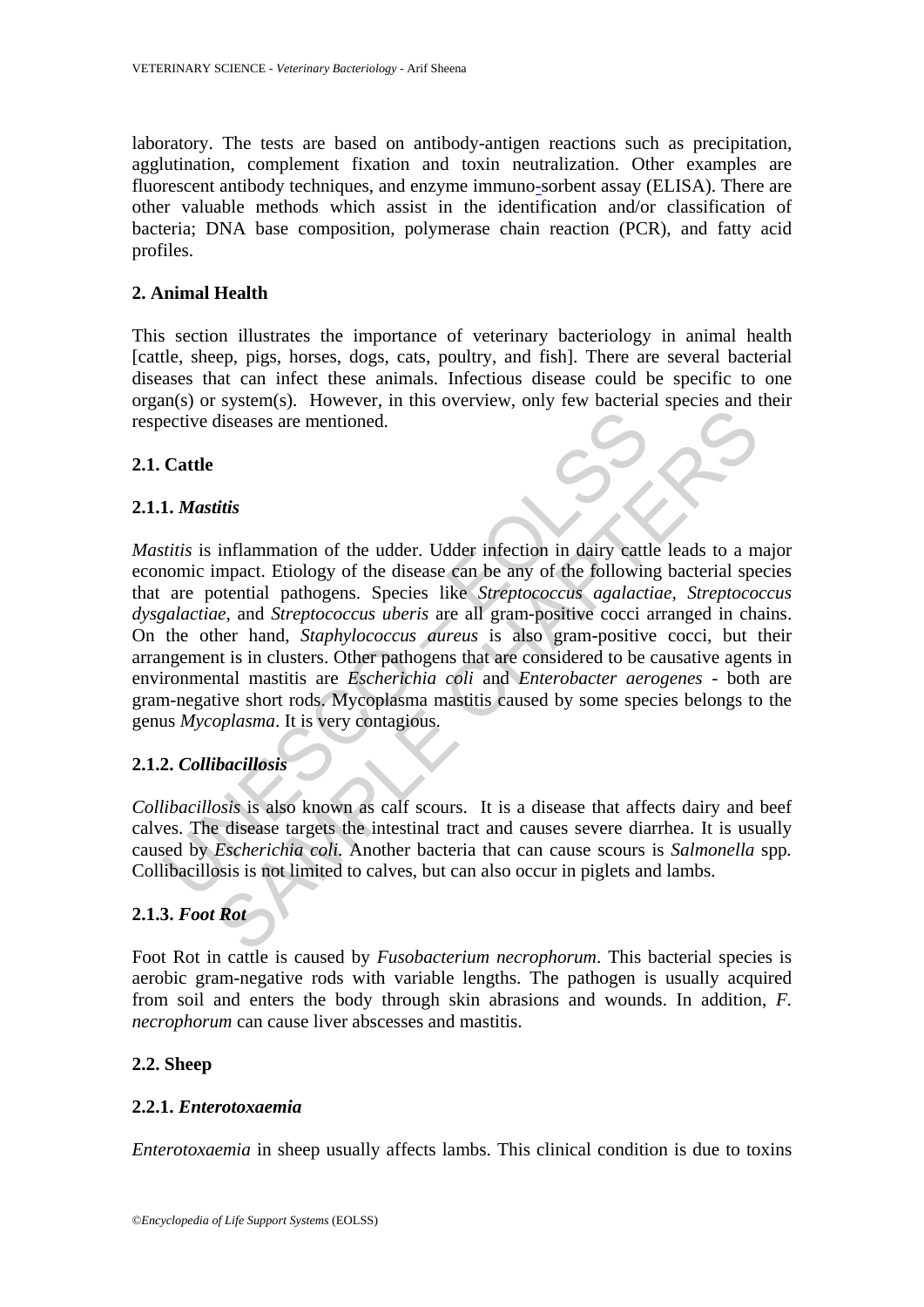produced by *Clostridium perfringens*. The bacterial species is anaerobic gram-positive rods, and endospore-forming. Type D affects lambs in feedlots. Other types of *C. perfringens* cause enterotoxemia in calves, kids, piglets, and foals.

# **2.2.2.** *Paratuberculosis*

*Paratuberculosis* is also known as *Johne's disease*. It is a chronic infectious disease of sheep, goats, and cattle. Infection occurs when the animal ingests feed and water contaminated by fecal material of infected animals. On some farms, it is not unusual for *Johne's disease* to become endemic. The causative agent for the disease is *Mycobacterium paratuberculosis*. It is very slow growing, non-motile, gram-positive, and acid-fast positive (red in color). The shape of *M. paratuberculosis* is short straight non-branching rods. The bacterial arrangement is either in singles or clumps. Special growth media and lengthy incubation periods are required.

# **2.2.3.** *Infectious Necrotic Hepatitis*

With media and lengthy incubation periods are required.<br> **3. Infectious Necrotic Hepatitis**<br>
crious necrotic hepatitis in sheep is also known as black disease.<br>
eed by *Clostridium novyi* Type B, which are anaerobic gram-<br> dia and lengthy incubation periods are required.<br>
edia and lengthy incubation periods are required.<br>
edia and lengthy incubation periods are required.<br>
edia and lengthy incubation periods are required.<br>
edia Clostridium no *Infectious necrotic hepatitis* in sheep is also known as *black disease*. It is a fatal disease caused by *Clostridium novyi* Type B, which are anaerobic gram-positive rods. The bacteria form endospores and produce exotoxins. The transmission of *C. novyi* occurs via ingestion. The infection usually follows initial destruction in the liver tissues. This destruction is mainly caused by young liver flukes, as a predisposing factor for the disease. In this respect, the exotoxins that are produced by *C. novyi* will be absorbed and cause more tissue damage in the liver. The exotoxins can circulate via blood and induce hemorrhages in different organs. Older sheep are most affected with a high mortality rate.

# **2.3. Pigs**

# **2.3.1.** *Pneumonia*

*Pneumonia* of pigs is also called enzootic pneumonia of swine. It is caused by *Mycoplasma hyopneumoniae*, a pathogen that lacks a cell wall. The disease is contagious and easily spread among pig farms. Sometimes, it can become complicated with the presence of other bacteria.

# **2.3.2.** *Atrophic Rhinitis*

*Atrophic rhinitis* is another infectious disease in swine. The infection is due to the bacterial species *Bordetella bronchiseptica*. This pathogen is an aerobic gram-negative short rods, and β-hemolytic on blood agar plates. It causes chronic and debilitating disease in pigs. Bronchopneumonia is very common, and in young pigs may cause twisted snout.

# **2.3.3.** *Erysipelas*

*Erysipelas* is a disease caused by *Erysipelothrix rhusiopathiae*. This bacterial species is gram-positive rods or pleomorphic and filamentous pending on its two types of colonies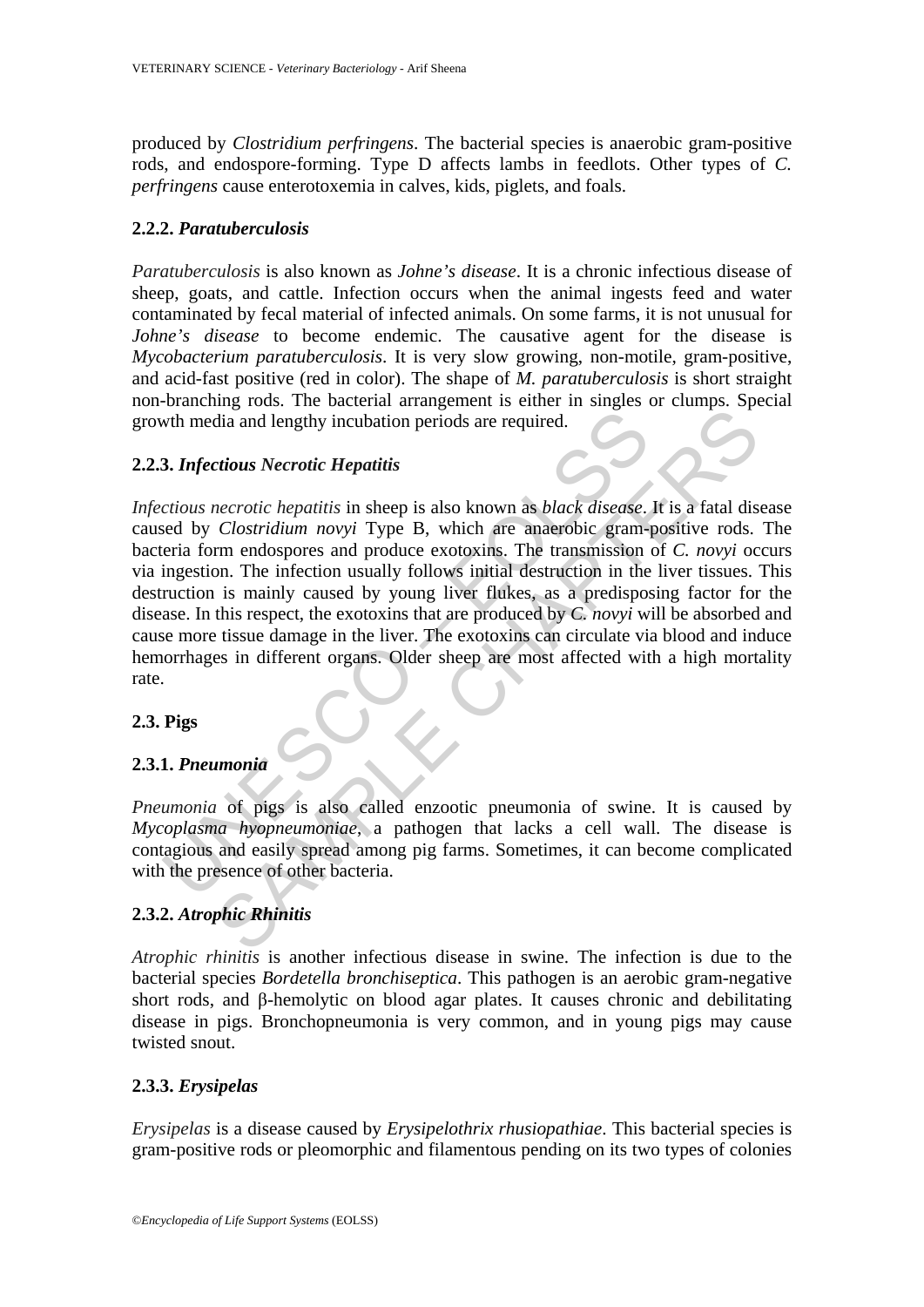(smooth or rough). The bacteria are found on the mucous membrane of pigs and other animal species, and in contaminated soil and water. They can resist and survive adverse environmental conditions. The infection is transmitted via direct contact. The disease has more than one form; skin form also called diamond skin, the painful arthritic form, and the cardiac form.

### **2.3.4.** *Greasy Pig Disease*

*Greasy pig disease* is caused by *Staphylococcus hyicus*, a facultative anaerobic grampositive cocci, producing DNAase enzymes, and forming non-pigmented colonies on plated culture media. In addition, it is non-hemolytic on blood agar plates. The disease is characterized with the formation of exudative and crusty skin lesions that can cover most of the body. It is highly contagious and it is more severe in young pigs. The infection is mainly through wounds or abrasions in the skin due to the fact that *S. hyicus* is always found on the pig's skin.

commission is mainly through wounds or abrasions in the skin due to the<br>ways found on the pig's skin.<br>
TO ACCESS ALL THE 30 PAGES OF THIS CHA<br>
Visit: http://www.eolss.net/Eolss-sampleAllChapte<br>
iography<br>
wn, C., and C. Bol TO ACCESS ALL THE **30 PAGES** OF THIS CHAPTER, Visit: http://www.eolss.net/Eolss-sampleAllChapter.aspx

#### **Bibliography**

- - -

Brown, C., and C. Bolin. 2000. *Emerging Diseases of Animals*. ASM Press. Washington D.C. [Good reference book on bacterial diseases in animals].

Carter, G.R., and D.J. Wise. 2003. *Essentials of Veterinary Bacteriology and Mycology*. 6<sup>th</sup> edition. Iowa State University Press. [A comprehensive discussion on bacteria of veterinary importance].

Gyles, C.L., J.F. Prescott, J.G. Songer, and C.O. Thoen. 2004. *Pathogenesis of Bacterial Infections*. John Wiley and Sons. [A comprehensive discussion on bacterial diseases in animals].

Hirsh, D.C., N.J. MacLachlan, and R.L. Walker. 2004. *Veterinary Microbiology*. John Wiley and Sons. [This book provides good information on veterinary bacteriology].

mainly through wounds or abrasions in the skin due to the fact that *S. hy*<br>
bound on the pig's skin.<br>
bound on the pig's skin.<br> **SAMPLERS ALL THE 30 PAGES OF THIS C[HAP](https://www.eolss.net/ebooklib/sc_cart.aspx?File=E5-15A-24)TER,**<br> **SAMPLERS CHAPTERS**<br> **SAMPLERS CHAPTERS**<br> **SAMP** Krauss, H., A. Weber, M. Appel, B. Enders, H.D. Isenberg, H.G. Schiefer, W. Slenczka, A.V. Graevenitz, and H. Zahner. 2003. *Zoonoses: Infectious Diseases Transmissible from Animals to Humans.* 3rd edition. ASM Press. Washington D.C. [The book is very informative and contains an excellent section on bacterial zoonoses].

Songer, J.G. 2004. *Veterinary Microbiology*: *Bacterial and Fungal Agents of Animal Disease.* Saunders. [A comprehensive discussion on bacteria of veterinary importance].

#### **Biographical Sketch**

**Arif Z. Sheena** He was born in 1950 (Baghdad). He earned B.V.M.S. (Veterinary Medicine and Surgery, University of Baghdad , 1972), M.Sc. (Food Hygiene and Microbiology, University of Saskatchewan, 1978), and Ph.D. (Microbiology, University of Alberta, 1983)

 He worked as a P.D.F. (Post Doctoral Fellow at University of Alberta, 1983-1984), Instructor (Animal Health and Herd Health, Lakeland College, Alberta, 1985-2000), Instructor (Animal Health and Welfare